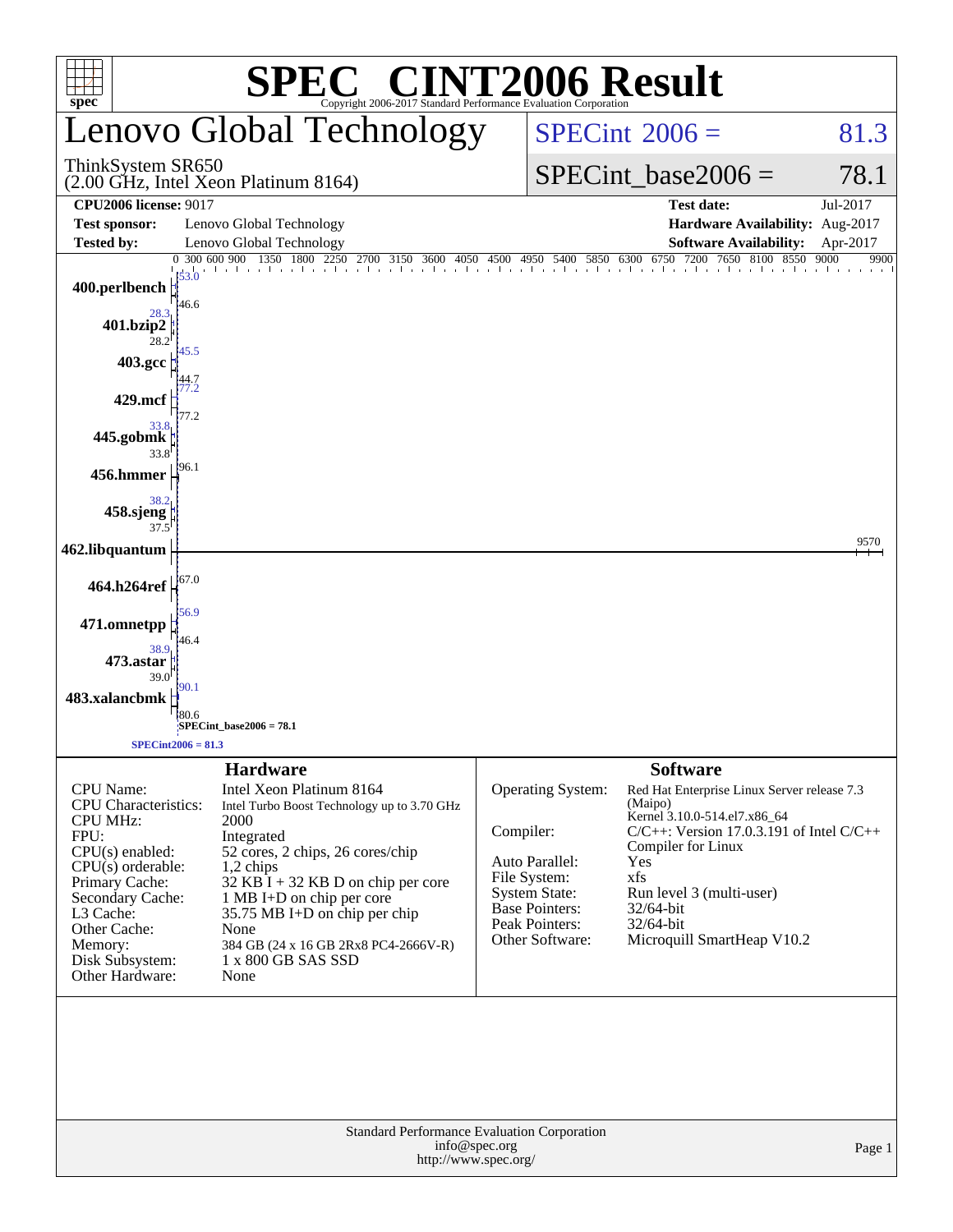

### enovo Global Technology

#### ThinkSystem SR650

(2.00 GHz, Intel Xeon Platinum 8164)

 $SPECint2006 = 81.3$  $SPECint2006 = 81.3$ 

### SPECint base2006 =  $78.1$

**[Test sponsor:](http://www.spec.org/auto/cpu2006/Docs/result-fields.html#Testsponsor)** Lenovo Global Technology **[Hardware Availability:](http://www.spec.org/auto/cpu2006/Docs/result-fields.html#HardwareAvailability)** Aug-2017

**[CPU2006 license:](http://www.spec.org/auto/cpu2006/Docs/result-fields.html#CPU2006license)** 9017 **[Test date:](http://www.spec.org/auto/cpu2006/Docs/result-fields.html#Testdate)** Jul-2017 **[Tested by:](http://www.spec.org/auto/cpu2006/Docs/result-fields.html#Testedby)** Lenovo Global Technology **[Software Availability:](http://www.spec.org/auto/cpu2006/Docs/result-fields.html#SoftwareAvailability)** Apr-2017

#### **[Results Table](http://www.spec.org/auto/cpu2006/Docs/result-fields.html#ResultsTable)**

|                                                                                                          | <b>Base</b>    |       |                |       |                |       | <b>Peak</b>    |              |                |              |                |              |
|----------------------------------------------------------------------------------------------------------|----------------|-------|----------------|-------|----------------|-------|----------------|--------------|----------------|--------------|----------------|--------------|
| <b>Benchmark</b>                                                                                         | <b>Seconds</b> | Ratio | <b>Seconds</b> | Ratio | <b>Seconds</b> | Ratio | <b>Seconds</b> | <b>Ratio</b> | <b>Seconds</b> | <b>Ratio</b> | <b>Seconds</b> | <b>Ratio</b> |
| $ 400.\text{perlbench} $                                                                                 | 209            | 46.7  | 210            | 46.6  | 209            | 46.6  | 184            | 53.0         | 185            | 52.9         | 184            | 53.0         |
| 401.bzip2                                                                                                | 341            | 28.3  | 342            | 28.2  | 342            | 28.2  | 341            | 28.3         | 341            | 28.3         | 341            | 28.3         |
| $403.\mathrm{gcc}$                                                                                       | 180            | 44.7  | 180            | 44.7  | 180            | 44.7  | 177            | 45.4         | 177            | 45.5         | 177            | 45.5         |
| $429$ mcf                                                                                                | 118            | 77.0  | 118            | 77.2  | 117            | 78.0  | 120            | 76.1         | 118            | 77.2         | 117            | 77.8         |
| $445$ .gobmk                                                                                             | 311            | 33.8  | 311            | 33.8  | 311            | 33.8  | 311            | 33.8         | 311            | 33.8         | 311            | 33.8         |
| $ 456$ .hmmer                                                                                            | 97.1           | 96.1  | 97.1           | 96.1  | 97.0           | 96.2  | 97.1           | 96.1         | 97.1           | 96.1         | 97.0           | 96.2         |
| $458$ .sjeng                                                                                             | 323            | 37.5  | 323            | 37.5  | 323            | 37.5  | 317            | 38.2         | 317            | 38.2         | 317            | 38.2         |
| 462.libquantum                                                                                           | 2.12           | 9760  | 2.16           | 9570  | 2.20           | 9400  | 2.12           | 9760         | 2.16           | 9570         | 2.20           | 9400         |
| 464.h264ref                                                                                              | 329            | 67.3  | 330            | 67.0  | 332            | 66.7  | 329            | 67.3         | 330            | 67.0         | 332            | 66.7         |
| 471.omnetpp                                                                                              | 134            | 46.7  | 135            | 46.4  | 136            | 45.9  | 112            | 55.8         | <b>110</b>     | 56.9         | 110            | 56.9         |
| $ 473$ . astar                                                                                           | 180            | 39.0  | 180            | 39.0  | 181            | 38.8  | 180            | 38.9         | 180            | 38.9         | 181            | 38.9         |
| 483.xalancbmk                                                                                            | 85.7           | 80.5  | 85.6           | 80.6  | 85.6           | 80.6  | 77.9           | 88.5         | 76.3           | 90.4         | 76.6           | <u>90.1</u>  |
| Results appear in the order in which they were run. Bold underlined text indicates a median measurement. |                |       |                |       |                |       |                |              |                |              |                |              |

#### **[Submit Notes](http://www.spec.org/auto/cpu2006/Docs/result-fields.html#SubmitNotes)**

The config file option 'submit' was used.

### **[Operating System Notes](http://www.spec.org/auto/cpu2006/Docs/result-fields.html#OperatingSystemNotes)**

Stack size set to unlimited using "ulimit -s unlimited"

### **[Platform Notes](http://www.spec.org/auto/cpu2006/Docs/result-fields.html#PlatformNotes)**

Standard Performance Evaluation Corporation [info@spec.org](mailto:info@spec.org) BIOS configuration: Operating Mode set to Maximum Performance Hyper-Threading set to Disabled Stale AtoS set to Enable LLC dead line alloc set to Disable Sysinfo program /home/cpu2006-1.2-ic17.0u3/config/sysinfo.rev6993 Revision 6993 of 2015-11-06 (b5e8d4b4eb51ed28d7f98696cbe290c1) running on Cyborg-RHEL7.3-SPECcpu2006 Mon Jul 10 10:45:40 2017 This section contains SUT (System Under Test) info as seen by some common utilities. To remove or add to this section, see: <http://www.spec.org/cpu2006/Docs/config.html#sysinfo> From /proc/cpuinfo model name : Intel(R) Xeon(R) Platinum 8164 CPU @ 2.00GHz 2 "physical id"s (chips) 52 "processors" cores, siblings (Caution: counting these is hw and system dependent. The following excerpts from /proc/cpuinfo might not be reliable. Use with Continued on next page

<http://www.spec.org/>

Page 2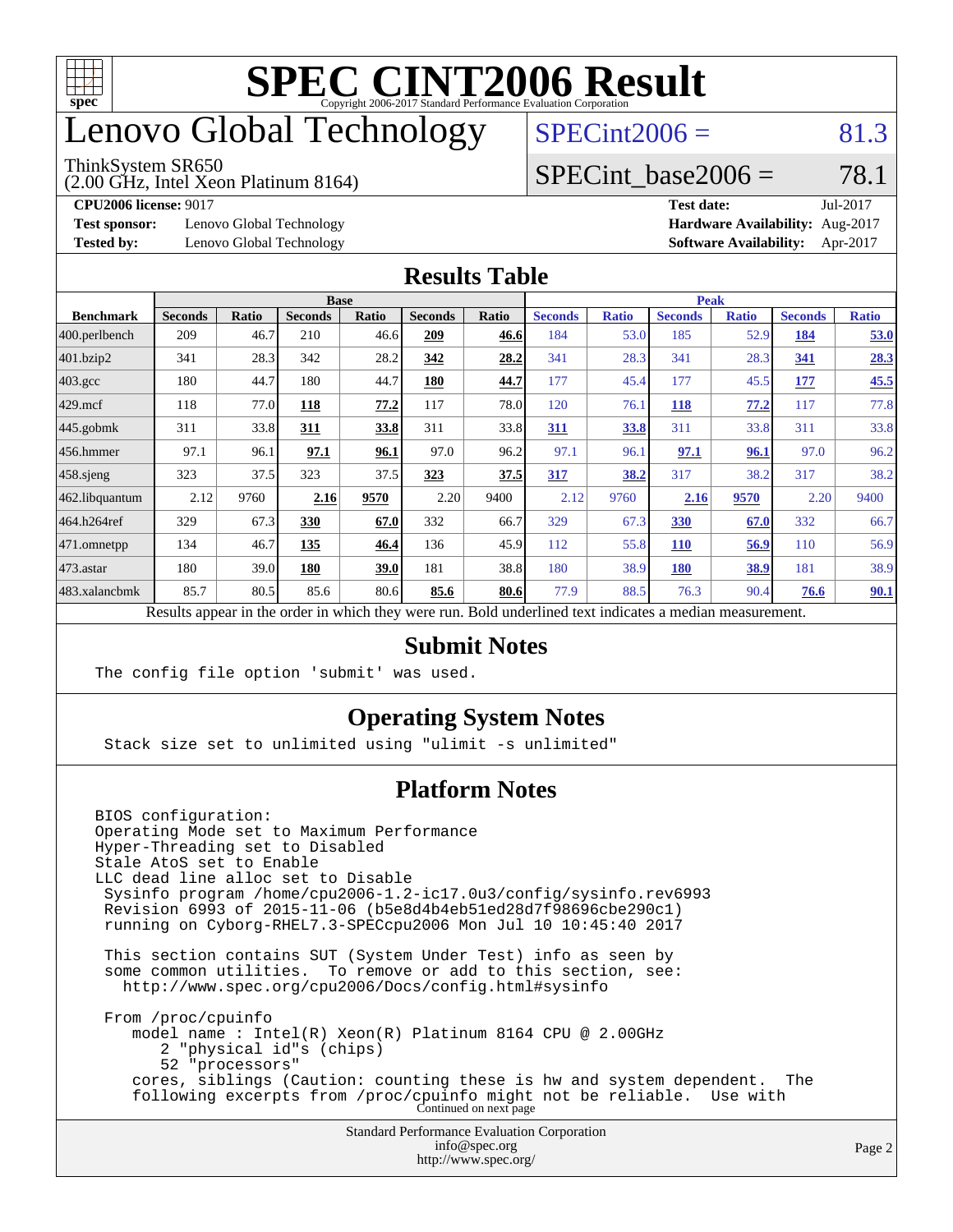

### enovo Global Technology

ThinkSystem SR650

(2.00 GHz, Intel Xeon Platinum 8164)

 $SPECint2006 = 81.3$  $SPECint2006 = 81.3$ 

SPECint base2006 =  $78.1$ 

**[CPU2006 license:](http://www.spec.org/auto/cpu2006/Docs/result-fields.html#CPU2006license)** 9017 **[Test date:](http://www.spec.org/auto/cpu2006/Docs/result-fields.html#Testdate)** Jul-2017

**[Test sponsor:](http://www.spec.org/auto/cpu2006/Docs/result-fields.html#Testsponsor)** Lenovo Global Technology **[Hardware Availability:](http://www.spec.org/auto/cpu2006/Docs/result-fields.html#HardwareAvailability)** Aug-2017 **[Tested by:](http://www.spec.org/auto/cpu2006/Docs/result-fields.html#Testedby)** Lenovo Global Technology **[Software Availability:](http://www.spec.org/auto/cpu2006/Docs/result-fields.html#SoftwareAvailability)** Apr-2017

#### **[Platform Notes \(Continued\)](http://www.spec.org/auto/cpu2006/Docs/result-fields.html#PlatformNotes)**

Standard Performance Evaluation Corporation [info@spec.org](mailto:info@spec.org) <http://www.spec.org/> Page 3 caution.) cpu cores : 26 siblings : 26 physical 0: cores 0 1 2 3 4 5 6 8 9 10 11 12 13 16 17 18 19 20 21 22 24 25 26 27 28 29 physical 1: cores 0 1 2 3 4 5 6 8 9 10 11 12 13 16 17 18 19 20 21 22 24 25 26 27 28 29 cache size : 36608 KB From /proc/meminfo<br>MemTotal: 395895300 kB HugePages\_Total: 0 Hugepagesize: 2048 kB From /etc/\*release\* /etc/\*version\* os-release: NAME="Red Hat Enterprise Linux Server" VERSION="7.3 (Maipo)" ID="rhel" ID\_LIKE="fedora" VERSION\_ID="7.3" PRETTY\_NAME="Red Hat Enterprise Linux Server 7.3 (Maipo)" ANSI\_COLOR="0;31" CPE\_NAME="cpe:/o:redhat:enterprise\_linux:7.3:GA:server" redhat-release: Red Hat Enterprise Linux Server release 7.3 (Maipo) system-release: Red Hat Enterprise Linux Server release 7.3 (Maipo) system-release-cpe: cpe:/o:redhat:enterprise\_linux:7.3:ga:server uname -a: Linux Cyborg-RHEL7.3-SPECcpu2006 3.10.0-514.el7.x86\_64 #1 SMP Wed Oct 19 11:24:13 EDT 2016 x86\_64 x86\_64 x86\_64 GNU/Linux run-level 3 Jul 10 10:43 SPEC is set to: /home/cpu2006-1.2-ic17.0u3 Filesystem Type Size Used Avail Use% Mounted on<br>/dev/sda3 xfs 743G 23G 721G 3% / /dev/sda3 xfs 743G 23G 721G 3% / Additional information from dmidecode: Warning: Use caution when you interpret this section. The 'dmidecode' program reads system data which is "intended to allow hardware to be accurately determined", but the intent may not be met, as there are frequent changes to hardware, firmware, and the "DMTF SMBIOS" standard. BIOS Lenovo -[IVE109Q-1.00]- 06/28/2017 Memory: 24x Samsung M393A2K43BB1-CTD 16 GB 2 rank 2666 MHz (End of data from sysinfo program)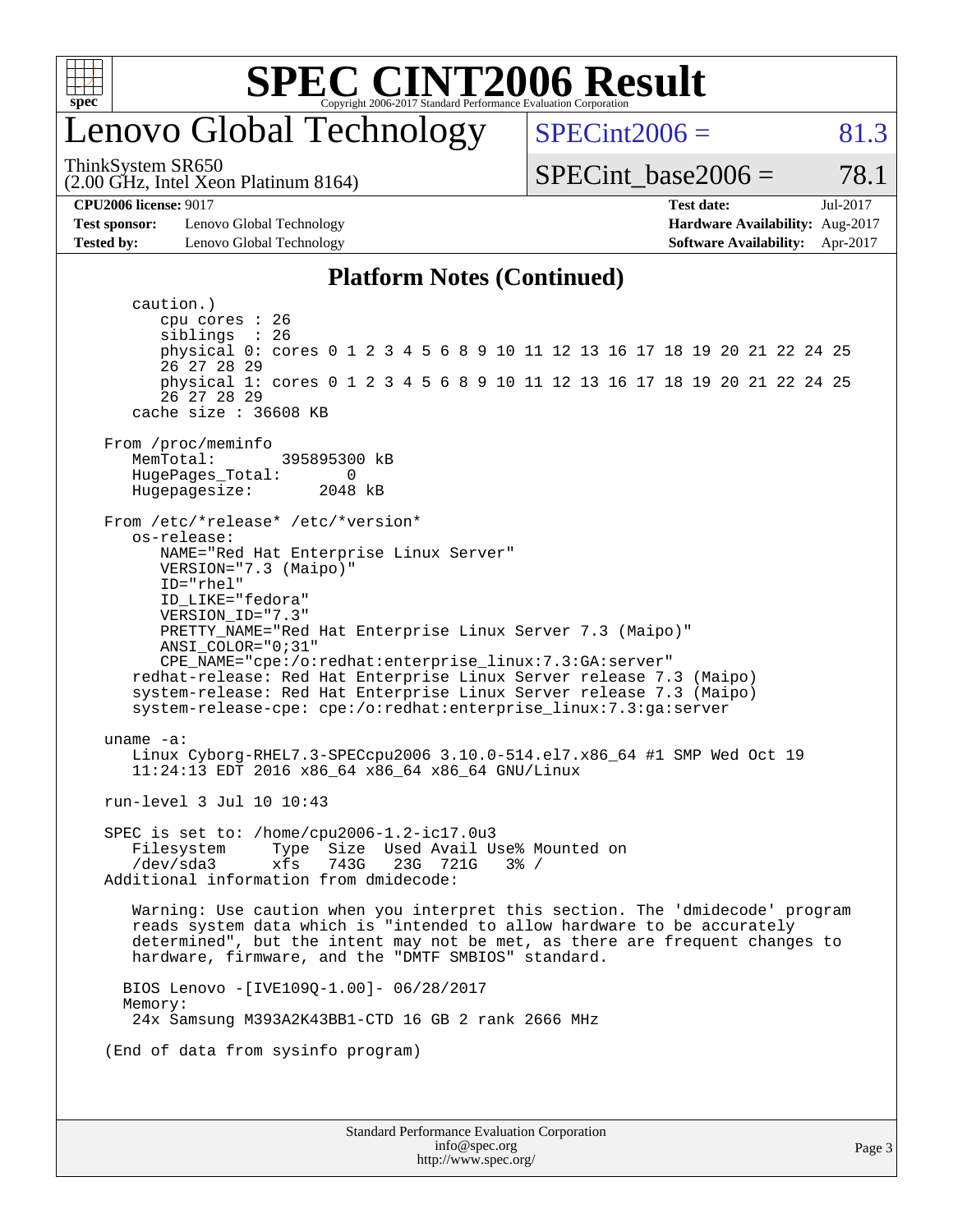

## enovo Global Technology

ThinkSystem SR650

 $SPECint2006 = 81.3$  $SPECint2006 = 81.3$ 

SPECint base2006 =  $78.1$ 

**[Test sponsor:](http://www.spec.org/auto/cpu2006/Docs/result-fields.html#Testsponsor)** Lenovo Global Technology **[Hardware Availability:](http://www.spec.org/auto/cpu2006/Docs/result-fields.html#HardwareAvailability)** Aug-2017 **[Tested by:](http://www.spec.org/auto/cpu2006/Docs/result-fields.html#Testedby)** Lenovo Global Technology **[Software Availability:](http://www.spec.org/auto/cpu2006/Docs/result-fields.html#SoftwareAvailability)** Apr-2017

(2.00 GHz, Intel Xeon Platinum 8164)

**[CPU2006 license:](http://www.spec.org/auto/cpu2006/Docs/result-fields.html#CPU2006license)** 9017 **[Test date:](http://www.spec.org/auto/cpu2006/Docs/result-fields.html#Testdate)** Jul-2017

#### **[General Notes](http://www.spec.org/auto/cpu2006/Docs/result-fields.html#GeneralNotes)**

Environment variables set by runspec before the start of the run: KMP AFFINITY = "granularity=fine, compact,  $0,3$ " LD\_LIBRARY\_PATH = "/home/cpu2006-1.2-ic17.0u3/lib/ia32:/home/cpu2006-1.2-ic17.0u3/lib/intel64:/home/cpu2006-1.2-ic17.0u3/sh10.2" OMP\_NUM\_THREADS = "52"

 Binaries compiled on a system with 1x Intel Core i7-4790 CPU + 32GB RAM memory using Redhat Enterprise Linux 7.2 Transparent Huge Pages enabled by default. Filesystem page cache cleared with: shell invocation of 'sync; echo 3 > /proc/sys/vm/drop\_caches' prior to run

### **[Base Compiler Invocation](http://www.spec.org/auto/cpu2006/Docs/result-fields.html#BaseCompilerInvocation)**

[C benchmarks](http://www.spec.org/auto/cpu2006/Docs/result-fields.html#Cbenchmarks): [icc -m64](http://www.spec.org/cpu2006/results/res2017q4/cpu2006-20170918-49790.flags.html#user_CCbase_intel_icc_64bit_bda6cc9af1fdbb0edc3795bac97ada53)

[C++ benchmarks:](http://www.spec.org/auto/cpu2006/Docs/result-fields.html#CXXbenchmarks) [icpc -m64](http://www.spec.org/cpu2006/results/res2017q4/cpu2006-20170918-49790.flags.html#user_CXXbase_intel_icpc_64bit_fc66a5337ce925472a5c54ad6a0de310)

### **[Base Portability Flags](http://www.spec.org/auto/cpu2006/Docs/result-fields.html#BasePortabilityFlags)**

 400.perlbench: [-DSPEC\\_CPU\\_LP64](http://www.spec.org/cpu2006/results/res2017q4/cpu2006-20170918-49790.flags.html#b400.perlbench_basePORTABILITY_DSPEC_CPU_LP64) [-DSPEC\\_CPU\\_LINUX\\_X64](http://www.spec.org/cpu2006/results/res2017q4/cpu2006-20170918-49790.flags.html#b400.perlbench_baseCPORTABILITY_DSPEC_CPU_LINUX_X64) 401.bzip2: [-DSPEC\\_CPU\\_LP64](http://www.spec.org/cpu2006/results/res2017q4/cpu2006-20170918-49790.flags.html#suite_basePORTABILITY401_bzip2_DSPEC_CPU_LP64) 403.gcc: [-DSPEC\\_CPU\\_LP64](http://www.spec.org/cpu2006/results/res2017q4/cpu2006-20170918-49790.flags.html#suite_basePORTABILITY403_gcc_DSPEC_CPU_LP64) 429.mcf: [-DSPEC\\_CPU\\_LP64](http://www.spec.org/cpu2006/results/res2017q4/cpu2006-20170918-49790.flags.html#suite_basePORTABILITY429_mcf_DSPEC_CPU_LP64) 445.gobmk: [-DSPEC\\_CPU\\_LP64](http://www.spec.org/cpu2006/results/res2017q4/cpu2006-20170918-49790.flags.html#suite_basePORTABILITY445_gobmk_DSPEC_CPU_LP64) 456.hmmer: [-DSPEC\\_CPU\\_LP64](http://www.spec.org/cpu2006/results/res2017q4/cpu2006-20170918-49790.flags.html#suite_basePORTABILITY456_hmmer_DSPEC_CPU_LP64) 458.sjeng: [-DSPEC\\_CPU\\_LP64](http://www.spec.org/cpu2006/results/res2017q4/cpu2006-20170918-49790.flags.html#suite_basePORTABILITY458_sjeng_DSPEC_CPU_LP64) 462.libquantum: [-DSPEC\\_CPU\\_LP64](http://www.spec.org/cpu2006/results/res2017q4/cpu2006-20170918-49790.flags.html#suite_basePORTABILITY462_libquantum_DSPEC_CPU_LP64) [-DSPEC\\_CPU\\_LINUX](http://www.spec.org/cpu2006/results/res2017q4/cpu2006-20170918-49790.flags.html#b462.libquantum_baseCPORTABILITY_DSPEC_CPU_LINUX) 464.h264ref: [-DSPEC\\_CPU\\_LP64](http://www.spec.org/cpu2006/results/res2017q4/cpu2006-20170918-49790.flags.html#suite_basePORTABILITY464_h264ref_DSPEC_CPU_LP64) 471.omnetpp: [-DSPEC\\_CPU\\_LP64](http://www.spec.org/cpu2006/results/res2017q4/cpu2006-20170918-49790.flags.html#suite_basePORTABILITY471_omnetpp_DSPEC_CPU_LP64) 473.astar: [-DSPEC\\_CPU\\_LP64](http://www.spec.org/cpu2006/results/res2017q4/cpu2006-20170918-49790.flags.html#suite_basePORTABILITY473_astar_DSPEC_CPU_LP64) 483.xalancbmk: [-DSPEC\\_CPU\\_LP64](http://www.spec.org/cpu2006/results/res2017q4/cpu2006-20170918-49790.flags.html#suite_basePORTABILITY483_xalancbmk_DSPEC_CPU_LP64) [-DSPEC\\_CPU\\_LINUX](http://www.spec.org/cpu2006/results/res2017q4/cpu2006-20170918-49790.flags.html#b483.xalancbmk_baseCXXPORTABILITY_DSPEC_CPU_LINUX)

### **[Base Optimization Flags](http://www.spec.org/auto/cpu2006/Docs/result-fields.html#BaseOptimizationFlags)**

[C benchmarks](http://www.spec.org/auto/cpu2006/Docs/result-fields.html#Cbenchmarks):

[-xCORE-AVX2](http://www.spec.org/cpu2006/results/res2017q4/cpu2006-20170918-49790.flags.html#user_CCbase_f-xCORE-AVX2) [-ipo](http://www.spec.org/cpu2006/results/res2017q4/cpu2006-20170918-49790.flags.html#user_CCbase_f-ipo) [-O3](http://www.spec.org/cpu2006/results/res2017q4/cpu2006-20170918-49790.flags.html#user_CCbase_f-O3) [-no-prec-div](http://www.spec.org/cpu2006/results/res2017q4/cpu2006-20170918-49790.flags.html#user_CCbase_f-no-prec-div) [-parallel](http://www.spec.org/cpu2006/results/res2017q4/cpu2006-20170918-49790.flags.html#user_CCbase_f-parallel) [-qopt-prefetch](http://www.spec.org/cpu2006/results/res2017q4/cpu2006-20170918-49790.flags.html#user_CCbase_f-qopt-prefetch) [-auto-p32](http://www.spec.org/cpu2006/results/res2017q4/cpu2006-20170918-49790.flags.html#user_CCbase_f-auto-p32)

[C++ benchmarks:](http://www.spec.org/auto/cpu2006/Docs/result-fields.html#CXXbenchmarks)

[-xCORE-AVX2](http://www.spec.org/cpu2006/results/res2017q4/cpu2006-20170918-49790.flags.html#user_CXXbase_f-xCORE-AVX2) [-ipo](http://www.spec.org/cpu2006/results/res2017q4/cpu2006-20170918-49790.flags.html#user_CXXbase_f-ipo) [-O3](http://www.spec.org/cpu2006/results/res2017q4/cpu2006-20170918-49790.flags.html#user_CXXbase_f-O3) [-no-prec-div](http://www.spec.org/cpu2006/results/res2017q4/cpu2006-20170918-49790.flags.html#user_CXXbase_f-no-prec-div) [-qopt-prefetch](http://www.spec.org/cpu2006/results/res2017q4/cpu2006-20170918-49790.flags.html#user_CXXbase_f-qopt-prefetch) [-auto-p32](http://www.spec.org/cpu2006/results/res2017q4/cpu2006-20170918-49790.flags.html#user_CXXbase_f-auto-p32) [-Wl,-z,muldefs](http://www.spec.org/cpu2006/results/res2017q4/cpu2006-20170918-49790.flags.html#user_CXXbase_link_force_multiple1_74079c344b956b9658436fd1b6dd3a8a) [-L/sh10.2 -lsmartheap64](http://www.spec.org/cpu2006/results/res2017q4/cpu2006-20170918-49790.flags.html#user_CXXbase_SmartHeap64_63911d860fc08c15fa1d5bf319b9d8d5)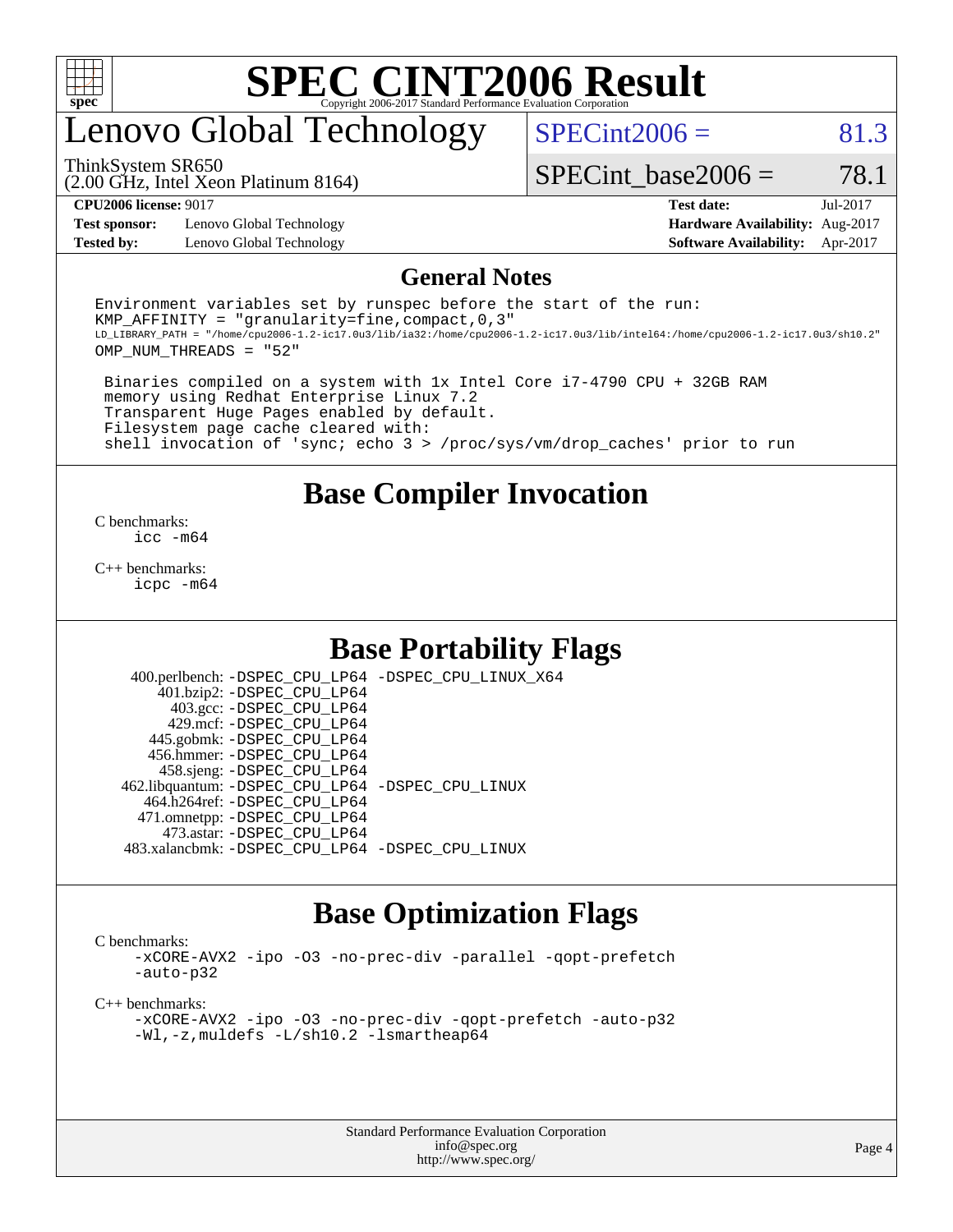

## enovo Global Technology

ThinkSystem SR650

 $SPECint2006 = 81.3$  $SPECint2006 = 81.3$ 

SPECint base2006 =  $78.1$ 

(2.00 GHz, Intel Xeon Platinum 8164)

**[Test sponsor:](http://www.spec.org/auto/cpu2006/Docs/result-fields.html#Testsponsor)** Lenovo Global Technology **[Hardware Availability:](http://www.spec.org/auto/cpu2006/Docs/result-fields.html#HardwareAvailability)** Aug-2017 **[Tested by:](http://www.spec.org/auto/cpu2006/Docs/result-fields.html#Testedby)** Lenovo Global Technology **[Software Availability:](http://www.spec.org/auto/cpu2006/Docs/result-fields.html#SoftwareAvailability)** Apr-2017

**[CPU2006 license:](http://www.spec.org/auto/cpu2006/Docs/result-fields.html#CPU2006license)** 9017 **[Test date:](http://www.spec.org/auto/cpu2006/Docs/result-fields.html#Testdate)** Jul-2017

### **[Base Other Flags](http://www.spec.org/auto/cpu2006/Docs/result-fields.html#BaseOtherFlags)**

[C benchmarks](http://www.spec.org/auto/cpu2006/Docs/result-fields.html#Cbenchmarks):

403.gcc: [-Dalloca=\\_alloca](http://www.spec.org/cpu2006/results/res2017q4/cpu2006-20170918-49790.flags.html#b403.gcc_baseEXTRA_CFLAGS_Dalloca_be3056838c12de2578596ca5467af7f3)

### **[Peak Compiler Invocation](http://www.spec.org/auto/cpu2006/Docs/result-fields.html#PeakCompilerInvocation)**

[C benchmarks \(except as noted below\)](http://www.spec.org/auto/cpu2006/Docs/result-fields.html#Cbenchmarksexceptasnotedbelow):

[icc -m64](http://www.spec.org/cpu2006/results/res2017q4/cpu2006-20170918-49790.flags.html#user_CCpeak_intel_icc_64bit_bda6cc9af1fdbb0edc3795bac97ada53)

400.perlbench: [icc -m32 -L/opt/intel/compilers\\_and\\_libraries\\_2017/linux/lib/ia32](http://www.spec.org/cpu2006/results/res2017q4/cpu2006-20170918-49790.flags.html#user_peakCCLD400_perlbench_intel_icc_c29f3ff5a7ed067b11e4ec10a03f03ae)

445.gobmk: [icc -m32 -L/opt/intel/compilers\\_and\\_libraries\\_2017/linux/lib/ia32](http://www.spec.org/cpu2006/results/res2017q4/cpu2006-20170918-49790.flags.html#user_peakCCLD445_gobmk_intel_icc_c29f3ff5a7ed067b11e4ec10a03f03ae)

[C++ benchmarks \(except as noted below\):](http://www.spec.org/auto/cpu2006/Docs/result-fields.html#CXXbenchmarksexceptasnotedbelow)

[icc -m32 -L/opt/intel/compilers\\_and\\_libraries\\_2017/linux/lib/ia32](http://www.spec.org/cpu2006/results/res2017q4/cpu2006-20170918-49790.flags.html#user_CXXpeak_intel_icc_c29f3ff5a7ed067b11e4ec10a03f03ae)

473.astar: [icpc -m64](http://www.spec.org/cpu2006/results/res2017q4/cpu2006-20170918-49790.flags.html#user_peakCXXLD473_astar_intel_icpc_64bit_fc66a5337ce925472a5c54ad6a0de310)

### **[Peak Portability Flags](http://www.spec.org/auto/cpu2006/Docs/result-fields.html#PeakPortabilityFlags)**

 400.perlbench: [-D\\_FILE\\_OFFSET\\_BITS=64](http://www.spec.org/cpu2006/results/res2017q4/cpu2006-20170918-49790.flags.html#user_peakPORTABILITY400_perlbench_file_offset_bits_64_438cf9856305ebd76870a2c6dc2689ab) [-DSPEC\\_CPU\\_LINUX\\_IA32](http://www.spec.org/cpu2006/results/res2017q4/cpu2006-20170918-49790.flags.html#b400.perlbench_peakCPORTABILITY_DSPEC_CPU_LINUX_IA32) 401.bzip2: [-DSPEC\\_CPU\\_LP64](http://www.spec.org/cpu2006/results/res2017q4/cpu2006-20170918-49790.flags.html#suite_peakPORTABILITY401_bzip2_DSPEC_CPU_LP64) 403.gcc: [-DSPEC\\_CPU\\_LP64](http://www.spec.org/cpu2006/results/res2017q4/cpu2006-20170918-49790.flags.html#suite_peakPORTABILITY403_gcc_DSPEC_CPU_LP64) 429.mcf: [-DSPEC\\_CPU\\_LP64](http://www.spec.org/cpu2006/results/res2017q4/cpu2006-20170918-49790.flags.html#suite_peakPORTABILITY429_mcf_DSPEC_CPU_LP64) 445.gobmk: [-D\\_FILE\\_OFFSET\\_BITS=64](http://www.spec.org/cpu2006/results/res2017q4/cpu2006-20170918-49790.flags.html#user_peakPORTABILITY445_gobmk_file_offset_bits_64_438cf9856305ebd76870a2c6dc2689ab) 456.hmmer: [-DSPEC\\_CPU\\_LP64](http://www.spec.org/cpu2006/results/res2017q4/cpu2006-20170918-49790.flags.html#suite_peakPORTABILITY456_hmmer_DSPEC_CPU_LP64) 458.sjeng: [-DSPEC\\_CPU\\_LP64](http://www.spec.org/cpu2006/results/res2017q4/cpu2006-20170918-49790.flags.html#suite_peakPORTABILITY458_sjeng_DSPEC_CPU_LP64) 462.libquantum: [-DSPEC\\_CPU\\_LP64](http://www.spec.org/cpu2006/results/res2017q4/cpu2006-20170918-49790.flags.html#suite_peakPORTABILITY462_libquantum_DSPEC_CPU_LP64) [-DSPEC\\_CPU\\_LINUX](http://www.spec.org/cpu2006/results/res2017q4/cpu2006-20170918-49790.flags.html#b462.libquantum_peakCPORTABILITY_DSPEC_CPU_LINUX) 464.h264ref: [-DSPEC\\_CPU\\_LP64](http://www.spec.org/cpu2006/results/res2017q4/cpu2006-20170918-49790.flags.html#suite_peakPORTABILITY464_h264ref_DSPEC_CPU_LP64) 471.omnetpp: [-D\\_FILE\\_OFFSET\\_BITS=64](http://www.spec.org/cpu2006/results/res2017q4/cpu2006-20170918-49790.flags.html#user_peakPORTABILITY471_omnetpp_file_offset_bits_64_438cf9856305ebd76870a2c6dc2689ab) 473.astar: [-DSPEC\\_CPU\\_LP64](http://www.spec.org/cpu2006/results/res2017q4/cpu2006-20170918-49790.flags.html#suite_peakPORTABILITY473_astar_DSPEC_CPU_LP64) 483.xalancbmk: [-D\\_FILE\\_OFFSET\\_BITS=64](http://www.spec.org/cpu2006/results/res2017q4/cpu2006-20170918-49790.flags.html#user_peakPORTABILITY483_xalancbmk_file_offset_bits_64_438cf9856305ebd76870a2c6dc2689ab) [-DSPEC\\_CPU\\_LINUX](http://www.spec.org/cpu2006/results/res2017q4/cpu2006-20170918-49790.flags.html#b483.xalancbmk_peakCXXPORTABILITY_DSPEC_CPU_LINUX)

### **[Peak Optimization Flags](http://www.spec.org/auto/cpu2006/Docs/result-fields.html#PeakOptimizationFlags)**

[C benchmarks](http://www.spec.org/auto/cpu2006/Docs/result-fields.html#Cbenchmarks):

 400.perlbench: [-prof-gen](http://www.spec.org/cpu2006/results/res2017q4/cpu2006-20170918-49790.flags.html#user_peakPASS1_CFLAGSPASS1_LDCFLAGS400_perlbench_prof_gen_e43856698f6ca7b7e442dfd80e94a8fc)(pass 1) [-prof-use](http://www.spec.org/cpu2006/results/res2017q4/cpu2006-20170918-49790.flags.html#user_peakPASS2_CFLAGSPASS2_LDCFLAGS400_perlbench_prof_use_bccf7792157ff70d64e32fe3e1250b55)(pass 2) [-xCORE-AVX2](http://www.spec.org/cpu2006/results/res2017q4/cpu2006-20170918-49790.flags.html#user_peakPASS2_CFLAGSPASS2_LDCFLAGS400_perlbench_f-xCORE-AVX2)(pass 2) [-par-num-threads=1](http://www.spec.org/cpu2006/results/res2017q4/cpu2006-20170918-49790.flags.html#user_peakPASS1_CFLAGSPASS1_LDCFLAGS400_perlbench_par_num_threads_786a6ff141b4e9e90432e998842df6c2)(pass 1) [-ipo](http://www.spec.org/cpu2006/results/res2017q4/cpu2006-20170918-49790.flags.html#user_peakPASS2_CFLAGSPASS2_LDCFLAGS400_perlbench_f-ipo)(pass 2) [-O3](http://www.spec.org/cpu2006/results/res2017q4/cpu2006-20170918-49790.flags.html#user_peakPASS2_CFLAGSPASS2_LDCFLAGS400_perlbench_f-O3)(pass 2) [-no-prec-div](http://www.spec.org/cpu2006/results/res2017q4/cpu2006-20170918-49790.flags.html#user_peakPASS2_CFLAGSPASS2_LDCFLAGS400_perlbench_f-no-prec-div)(pass 2) [-qopt-prefetch](http://www.spec.org/cpu2006/results/res2017q4/cpu2006-20170918-49790.flags.html#user_peakCOPTIMIZE400_perlbench_f-qopt-prefetch)

 401.bzip2: [-prof-gen](http://www.spec.org/cpu2006/results/res2017q4/cpu2006-20170918-49790.flags.html#user_peakPASS1_CFLAGSPASS1_LDCFLAGS401_bzip2_prof_gen_e43856698f6ca7b7e442dfd80e94a8fc)(pass 1) [-prof-use](http://www.spec.org/cpu2006/results/res2017q4/cpu2006-20170918-49790.flags.html#user_peakPASS2_CFLAGSPASS2_LDCFLAGS401_bzip2_prof_use_bccf7792157ff70d64e32fe3e1250b55)(pass 2) [-xCORE-AVX2](http://www.spec.org/cpu2006/results/res2017q4/cpu2006-20170918-49790.flags.html#user_peakPASS2_CFLAGSPASS2_LDCFLAGS401_bzip2_f-xCORE-AVX2)(pass 2)  $-par-num-threads=1(pass 1) -ipo(pass 2) -O3(pass 2)$  $-par-num-threads=1(pass 1) -ipo(pass 2) -O3(pass 2)$  $-par-num-threads=1(pass 1) -ipo(pass 2) -O3(pass 2)$  $-par-num-threads=1(pass 1) -ipo(pass 2) -O3(pass 2)$  $-par-num-threads=1(pass 1) -ipo(pass 2) -O3(pass 2)$  $-par-num-threads=1(pass 1) -ipo(pass 2) -O3(pass 2)$ [-no-prec-div](http://www.spec.org/cpu2006/results/res2017q4/cpu2006-20170918-49790.flags.html#user_peakCOPTIMIZEPASS2_CFLAGSPASS2_LDCFLAGS401_bzip2_f-no-prec-div) [-auto-ilp32](http://www.spec.org/cpu2006/results/res2017q4/cpu2006-20170918-49790.flags.html#user_peakCOPTIMIZE401_bzip2_f-auto-ilp32) [-qopt-prefetch](http://www.spec.org/cpu2006/results/res2017q4/cpu2006-20170918-49790.flags.html#user_peakCOPTIMIZE401_bzip2_f-qopt-prefetch)

Continued on next page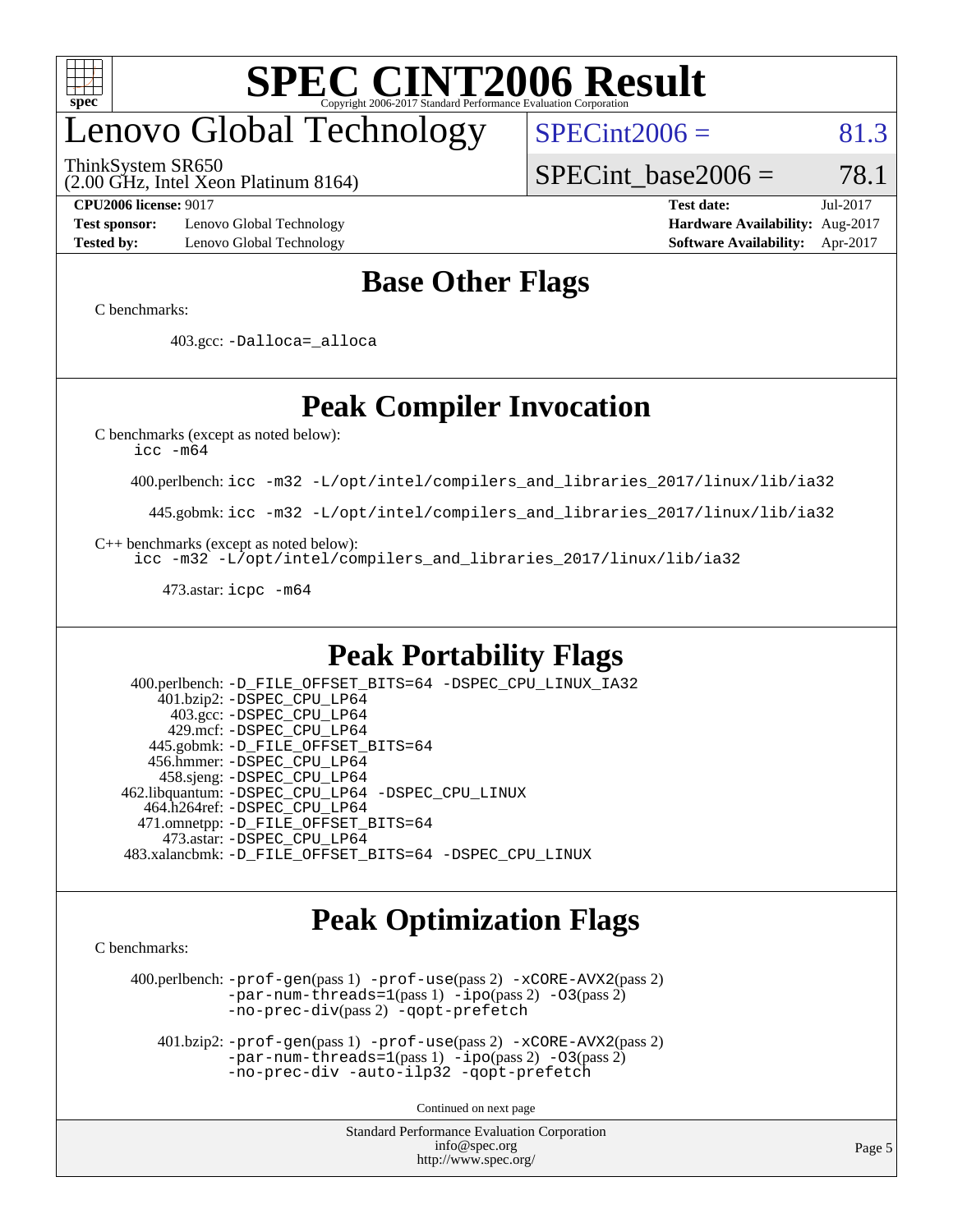

## enovo Global Technology

ThinkSystem SR650

 $SPECint2006 = 81.3$  $SPECint2006 = 81.3$ 

(2.00 GHz, Intel Xeon Platinum 8164)

SPECint base2006 =  $78.1$ 

**[Test sponsor:](http://www.spec.org/auto/cpu2006/Docs/result-fields.html#Testsponsor)** Lenovo Global Technology **[Hardware Availability:](http://www.spec.org/auto/cpu2006/Docs/result-fields.html#HardwareAvailability)** Aug-2017 **[Tested by:](http://www.spec.org/auto/cpu2006/Docs/result-fields.html#Testedby)** Lenovo Global Technology **[Software Availability:](http://www.spec.org/auto/cpu2006/Docs/result-fields.html#SoftwareAvailability)** Apr-2017

**[CPU2006 license:](http://www.spec.org/auto/cpu2006/Docs/result-fields.html#CPU2006license)** 9017 **[Test date:](http://www.spec.org/auto/cpu2006/Docs/result-fields.html#Testdate)** Jul-2017

### **[Peak Optimization Flags \(Continued\)](http://www.spec.org/auto/cpu2006/Docs/result-fields.html#PeakOptimizationFlags)**

 403.gcc: [-xCORE-AVX2](http://www.spec.org/cpu2006/results/res2017q4/cpu2006-20170918-49790.flags.html#user_peakOPTIMIZE403_gcc_f-xCORE-AVX2) [-ipo](http://www.spec.org/cpu2006/results/res2017q4/cpu2006-20170918-49790.flags.html#user_peakOPTIMIZE403_gcc_f-ipo) [-O3](http://www.spec.org/cpu2006/results/res2017q4/cpu2006-20170918-49790.flags.html#user_peakOPTIMIZE403_gcc_f-O3) [-no-prec-div](http://www.spec.org/cpu2006/results/res2017q4/cpu2006-20170918-49790.flags.html#user_peakOPTIMIZE403_gcc_f-no-prec-div) [-inline-calloc](http://www.spec.org/cpu2006/results/res2017q4/cpu2006-20170918-49790.flags.html#user_peakCOPTIMIZE403_gcc_f-inline-calloc) [-qopt-malloc-options=3](http://www.spec.org/cpu2006/results/res2017q4/cpu2006-20170918-49790.flags.html#user_peakCOPTIMIZE403_gcc_f-qopt-malloc-options_0fcb435012e78f27d57f473818e45fe4) [-auto-ilp32](http://www.spec.org/cpu2006/results/res2017q4/cpu2006-20170918-49790.flags.html#user_peakCOPTIMIZE403_gcc_f-auto-ilp32) 429.mcf: [-xCORE-AVX2](http://www.spec.org/cpu2006/results/res2017q4/cpu2006-20170918-49790.flags.html#user_peakOPTIMIZE429_mcf_f-xCORE-AVX2) [-ipo](http://www.spec.org/cpu2006/results/res2017q4/cpu2006-20170918-49790.flags.html#user_peakOPTIMIZE429_mcf_f-ipo) [-O3](http://www.spec.org/cpu2006/results/res2017q4/cpu2006-20170918-49790.flags.html#user_peakOPTIMIZE429_mcf_f-O3) [-no-prec-div](http://www.spec.org/cpu2006/results/res2017q4/cpu2006-20170918-49790.flags.html#user_peakOPTIMIZE429_mcf_f-no-prec-div) [-parallel](http://www.spec.org/cpu2006/results/res2017q4/cpu2006-20170918-49790.flags.html#user_peakCOPTIMIZE429_mcf_f-parallel) [-qopt-prefetch](http://www.spec.org/cpu2006/results/res2017q4/cpu2006-20170918-49790.flags.html#user_peakCOPTIMIZE429_mcf_f-qopt-prefetch) [-auto-p32](http://www.spec.org/cpu2006/results/res2017q4/cpu2006-20170918-49790.flags.html#user_peakCOPTIMIZE429_mcf_f-auto-p32) 445.gobmk: [-prof-gen](http://www.spec.org/cpu2006/results/res2017q4/cpu2006-20170918-49790.flags.html#user_peakPASS1_CFLAGSPASS1_LDCFLAGS445_gobmk_prof_gen_e43856698f6ca7b7e442dfd80e94a8fc)(pass 1) [-prof-use](http://www.spec.org/cpu2006/results/res2017q4/cpu2006-20170918-49790.flags.html#user_peakPASS2_CFLAGSPASS2_LDCFLAGS445_gobmk_prof_use_bccf7792157ff70d64e32fe3e1250b55)(pass 2) [-xCORE-AVX2](http://www.spec.org/cpu2006/results/res2017q4/cpu2006-20170918-49790.flags.html#user_peakPASS2_CFLAGSPASS2_LDCFLAGS445_gobmk_f-xCORE-AVX2)(pass 2)  $-par-num-threads=1(pass 1) -ipo(pass 2) -O3(pass 2)$  $-par-num-threads=1(pass 1) -ipo(pass 2) -O3(pass 2)$  $-par-num-threads=1(pass 1) -ipo(pass 2) -O3(pass 2)$  $-par-num-threads=1(pass 1) -ipo(pass 2) -O3(pass 2)$  $-par-num-threads=1(pass 1) -ipo(pass 2) -O3(pass 2)$  $-par-num-threads=1(pass 1) -ipo(pass 2) -O3(pass 2)$ [-no-prec-div](http://www.spec.org/cpu2006/results/res2017q4/cpu2006-20170918-49790.flags.html#user_peakPASS2_CFLAGSPASS2_LDCFLAGS445_gobmk_f-no-prec-div)(pass 2) 456.hmmer: basepeak = yes 458.sjeng: [-prof-gen](http://www.spec.org/cpu2006/results/res2017q4/cpu2006-20170918-49790.flags.html#user_peakPASS1_CFLAGSPASS1_LDCFLAGS458_sjeng_prof_gen_e43856698f6ca7b7e442dfd80e94a8fc)(pass 1) [-prof-use](http://www.spec.org/cpu2006/results/res2017q4/cpu2006-20170918-49790.flags.html#user_peakPASS2_CFLAGSPASS2_LDCFLAGS458_sjeng_prof_use_bccf7792157ff70d64e32fe3e1250b55)(pass 2) [-xCORE-AVX2](http://www.spec.org/cpu2006/results/res2017q4/cpu2006-20170918-49790.flags.html#user_peakPASS2_CFLAGSPASS2_LDCFLAGS458_sjeng_f-xCORE-AVX2)(pass 2) [-par-num-threads=1](http://www.spec.org/cpu2006/results/res2017q4/cpu2006-20170918-49790.flags.html#user_peakPASS1_CFLAGSPASS1_LDCFLAGS458_sjeng_par_num_threads_786a6ff141b4e9e90432e998842df6c2)(pass 1) [-ipo](http://www.spec.org/cpu2006/results/res2017q4/cpu2006-20170918-49790.flags.html#user_peakPASS2_CFLAGSPASS2_LDCFLAGS458_sjeng_f-ipo)(pass 2) [-O3](http://www.spec.org/cpu2006/results/res2017q4/cpu2006-20170918-49790.flags.html#user_peakPASS2_CFLAGSPASS2_LDCFLAGS458_sjeng_f-O3)(pass 2) [-no-prec-div](http://www.spec.org/cpu2006/results/res2017q4/cpu2006-20170918-49790.flags.html#user_peakPASS2_CFLAGSPASS2_LDCFLAGS458_sjeng_f-no-prec-div)(pass 2) [-unroll4](http://www.spec.org/cpu2006/results/res2017q4/cpu2006-20170918-49790.flags.html#user_peakCOPTIMIZE458_sjeng_f-unroll_4e5e4ed65b7fd20bdcd365bec371b81f)  $462$ .libquantum: basepeak = yes  $464.h264$ ref: basepeak = yes [C++ benchmarks:](http://www.spec.org/auto/cpu2006/Docs/result-fields.html#CXXbenchmarks) 471.omnetpp: [-prof-gen](http://www.spec.org/cpu2006/results/res2017q4/cpu2006-20170918-49790.flags.html#user_peakPASS1_CXXFLAGSPASS1_LDCXXFLAGS471_omnetpp_prof_gen_e43856698f6ca7b7e442dfd80e94a8fc)(pass 1) [-prof-use](http://www.spec.org/cpu2006/results/res2017q4/cpu2006-20170918-49790.flags.html#user_peakPASS2_CXXFLAGSPASS2_LDCXXFLAGS471_omnetpp_prof_use_bccf7792157ff70d64e32fe3e1250b55)(pass 2) [-xCORE-AVX2](http://www.spec.org/cpu2006/results/res2017q4/cpu2006-20170918-49790.flags.html#user_peakPASS2_CXXFLAGSPASS2_LDCXXFLAGS471_omnetpp_f-xCORE-AVX2)(pass 2)  $-par-num-threads=1(pass 1) -ipo(pass 2) -O3(pass 2)$  $-par-num-threads=1(pass 1) -ipo(pass 2) -O3(pass 2)$  $-par-num-threads=1(pass 1) -ipo(pass 2) -O3(pass 2)$  $-par-num-threads=1(pass 1) -ipo(pass 2) -O3(pass 2)$  $-par-num-threads=1(pass 1) -ipo(pass 2) -O3(pass 2)$  $-par-num-threads=1(pass 1) -ipo(pass 2) -O3(pass 2)$ [-no-prec-div](http://www.spec.org/cpu2006/results/res2017q4/cpu2006-20170918-49790.flags.html#user_peakPASS2_CXXFLAGSPASS2_LDCXXFLAGS471_omnetpp_f-no-prec-div)(pass 2) [-qopt-ra-region-strategy=block](http://www.spec.org/cpu2006/results/res2017q4/cpu2006-20170918-49790.flags.html#user_peakCXXOPTIMIZE471_omnetpp_f-qopt-ra-region-strategy_0f7b543d62da454b380160c0e3b28f94) [-Wl,-z,muldefs](http://www.spec.org/cpu2006/results/res2017q4/cpu2006-20170918-49790.flags.html#user_peakEXTRA_LDFLAGS471_omnetpp_link_force_multiple1_74079c344b956b9658436fd1b6dd3a8a) [-L/sh10.2 -lsmartheap](http://www.spec.org/cpu2006/results/res2017q4/cpu2006-20170918-49790.flags.html#user_peakEXTRA_LIBS471_omnetpp_SmartHeap_b831f2d313e2fffa6dfe3f00ffc1f1c0) 473.astar: [-xCORE-AVX2](http://www.spec.org/cpu2006/results/res2017q4/cpu2006-20170918-49790.flags.html#user_peakOPTIMIZE473_astar_f-xCORE-AVX2) [-ipo](http://www.spec.org/cpu2006/results/res2017q4/cpu2006-20170918-49790.flags.html#user_peakOPTIMIZE473_astar_f-ipo) [-O3](http://www.spec.org/cpu2006/results/res2017q4/cpu2006-20170918-49790.flags.html#user_peakOPTIMIZE473_astar_f-O3) [-no-prec-div](http://www.spec.org/cpu2006/results/res2017q4/cpu2006-20170918-49790.flags.html#user_peakOPTIMIZE473_astar_f-no-prec-div) [-qopt-prefetch](http://www.spec.org/cpu2006/results/res2017q4/cpu2006-20170918-49790.flags.html#user_peakCXXOPTIMIZE473_astar_f-qopt-prefetch) [-auto-p32](http://www.spec.org/cpu2006/results/res2017q4/cpu2006-20170918-49790.flags.html#user_peakCXXOPTIMIZE473_astar_f-auto-p32) [-Wl,-z,muldefs](http://www.spec.org/cpu2006/results/res2017q4/cpu2006-20170918-49790.flags.html#user_peakEXTRA_LDFLAGS473_astar_link_force_multiple1_74079c344b956b9658436fd1b6dd3a8a) [-L/sh10.2 -lsmartheap64](http://www.spec.org/cpu2006/results/res2017q4/cpu2006-20170918-49790.flags.html#user_peakEXTRA_LIBS473_astar_SmartHeap64_63911d860fc08c15fa1d5bf319b9d8d5) 483.xalancbmk: [-xCORE-AVX2](http://www.spec.org/cpu2006/results/res2017q4/cpu2006-20170918-49790.flags.html#user_peakOPTIMIZE483_xalancbmk_f-xCORE-AVX2) [-ipo](http://www.spec.org/cpu2006/results/res2017q4/cpu2006-20170918-49790.flags.html#user_peakOPTIMIZE483_xalancbmk_f-ipo) [-O3](http://www.spec.org/cpu2006/results/res2017q4/cpu2006-20170918-49790.flags.html#user_peakOPTIMIZE483_xalancbmk_f-O3) [-no-prec-div](http://www.spec.org/cpu2006/results/res2017q4/cpu2006-20170918-49790.flags.html#user_peakOPTIMIZE483_xalancbmk_f-no-prec-div) [-qopt-prefetch](http://www.spec.org/cpu2006/results/res2017q4/cpu2006-20170918-49790.flags.html#user_peakCXXOPTIMIZE483_xalancbmk_f-qopt-prefetch) [-Wl,-z,muldefs](http://www.spec.org/cpu2006/results/res2017q4/cpu2006-20170918-49790.flags.html#user_peakEXTRA_LDFLAGS483_xalancbmk_link_force_multiple1_74079c344b956b9658436fd1b6dd3a8a) [-L/sh10.2 -lsmartheap](http://www.spec.org/cpu2006/results/res2017q4/cpu2006-20170918-49790.flags.html#user_peakEXTRA_LIBS483_xalancbmk_SmartHeap_b831f2d313e2fffa6dfe3f00ffc1f1c0)

### **[Peak Other Flags](http://www.spec.org/auto/cpu2006/Docs/result-fields.html#PeakOtherFlags)**

[C benchmarks](http://www.spec.org/auto/cpu2006/Docs/result-fields.html#Cbenchmarks):

403.gcc: [-Dalloca=\\_alloca](http://www.spec.org/cpu2006/results/res2017q4/cpu2006-20170918-49790.flags.html#b403.gcc_peakEXTRA_CFLAGS_Dalloca_be3056838c12de2578596ca5467af7f3)

The flags files that were used to format this result can be browsed at <http://www.spec.org/cpu2006/flags/Intel-ic17.0-official-linux64-revF.html> <http://www.spec.org/cpu2006/flags/Lenovo-Platform-Flags-V1.2-SKL-C.20171004.html>

You can also download the XML flags sources by saving the following links:

<http://www.spec.org/cpu2006/flags/Intel-ic17.0-official-linux64-revF.xml> <http://www.spec.org/cpu2006/flags/Lenovo-Platform-Flags-V1.2-SKL-C.20171004.xml>